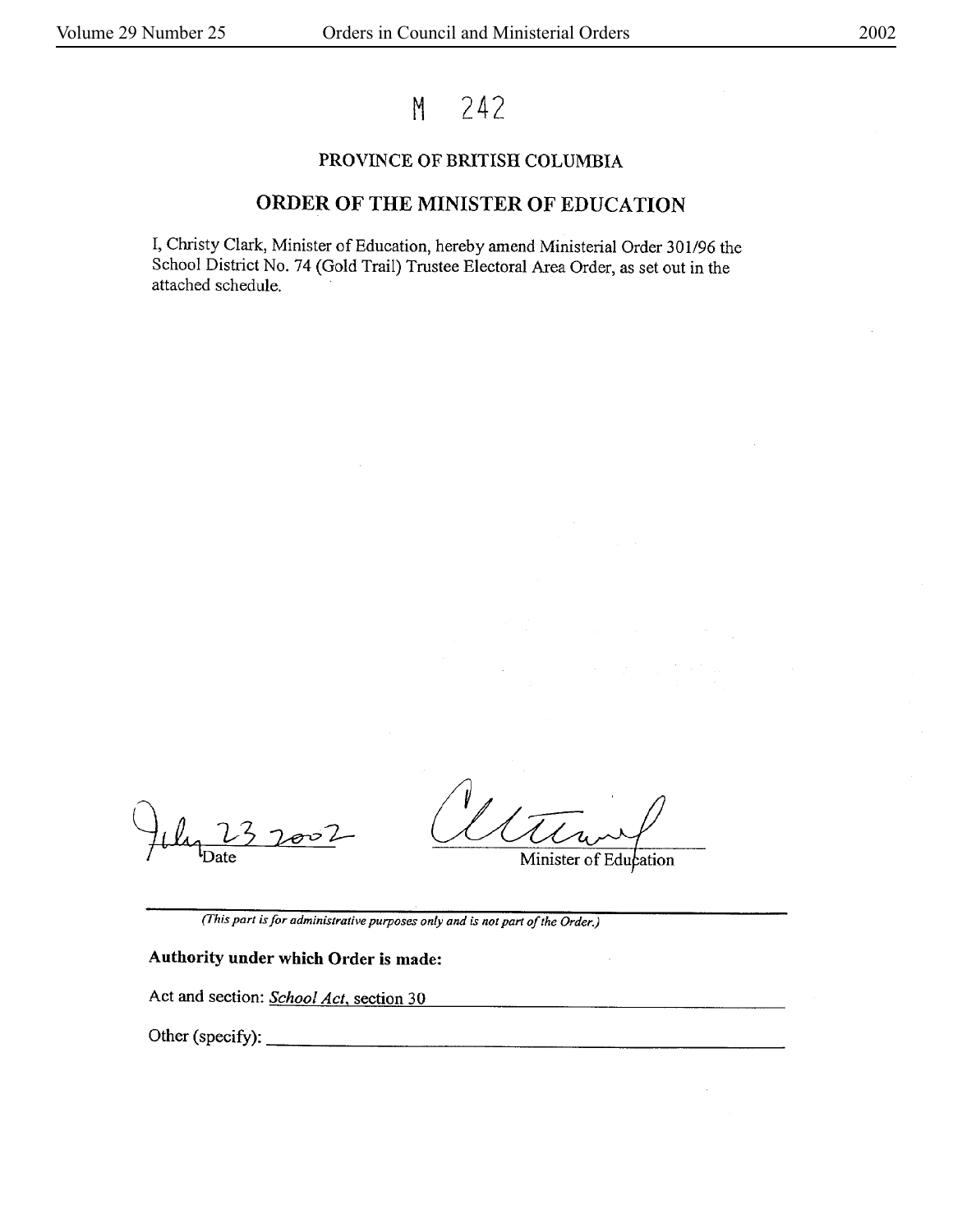## SCHEDULE

I. *Section 1 is repealed and the following is substituted:* 

The board of school trustees of School District No. 74 (Gold Trail) must consist of seven trustees.

2. *Section 2 is repealed and the following is substituted:* 

In an election of school trustees for School District No. 74 (Gold Trail), the trustees will be elected as follows:

(a) one trustee from Trustee Electoral Area 1, Rural Area A, being Electoral Arca A, including the communities of Gold Bridge/ Bralorne and Seton Portage/Shalalth and Reserves of Seton Lake Band, that can be more particularly described as follows: Commencing at the North Easterly comer of District Lot 8598 Lillooet District, being a point on the Westerly Boundary of School District 74 (Gold Trail) and on the boundary of said Electoral area A; thence Easterly, South Westerly, South Easterly along the southerly and easterly boundaries of School District No. 74 (Gold Trail) to a point of intersection with the Northerly boundary of the watershed of the Cayoosh Creek; thence northerly and easterly in a straight line to the South West comer of Silicon Indian Reserve No. 2; thence Northerly along the Westerly boundary of Silicon Indian Reserve No. 2 to the North West corner of Silicon Indian Reserve No. 2; thence due North to a point of intersection with the Southerly boundary of Bridge River Indian Reserve No. 1; thence Westerly along the Southern boundary of Bridge River Indian Reserve No. l to the South West comer thereof; thence Northerly and Westerly along the Western boundary of Bridge River Indian Reserve No. 1 to the most North West corner thereof; thence North Easterly in a straight line to the North West Corner of District Lot 2973, Lillooet District; thence Easterly along the northerly boundaries of District Lot 2973 and District Lot 2981, Lillooet District to the North East comer of District Lot 2981,Lillooet District; thence due East to the middle line of the Fraser River; thence Northerly **and** Westerly along the middle line of the Fraser River to a point due East of the most North Easterly comer of Leon Creek Indian Reserve No. 2; thence due West to the most North Easterly comer of Leon Creek Indian Reserve No. 2; thence westerly along the Northerly boundary of Leon Creek Indian Reserve No. 2 to the North West corner thereof; thence due West to a point of intersection with the Northerly boundary of the watershed of the Yalakom River; thence Northerly and Westerly along the Northerly boundary of the watershed of the Yalakom River to a point of intersection with the Westerly boundary of School District No. 74 (Gold Trail); thence in general South Westerly, Southerly and South Easterly directions along the Westerly and Southerly boundary of School District No. 74 (Gold Trail) to the North Easterly Corner of District Lot 8598 Lillooet District being the point of commencement;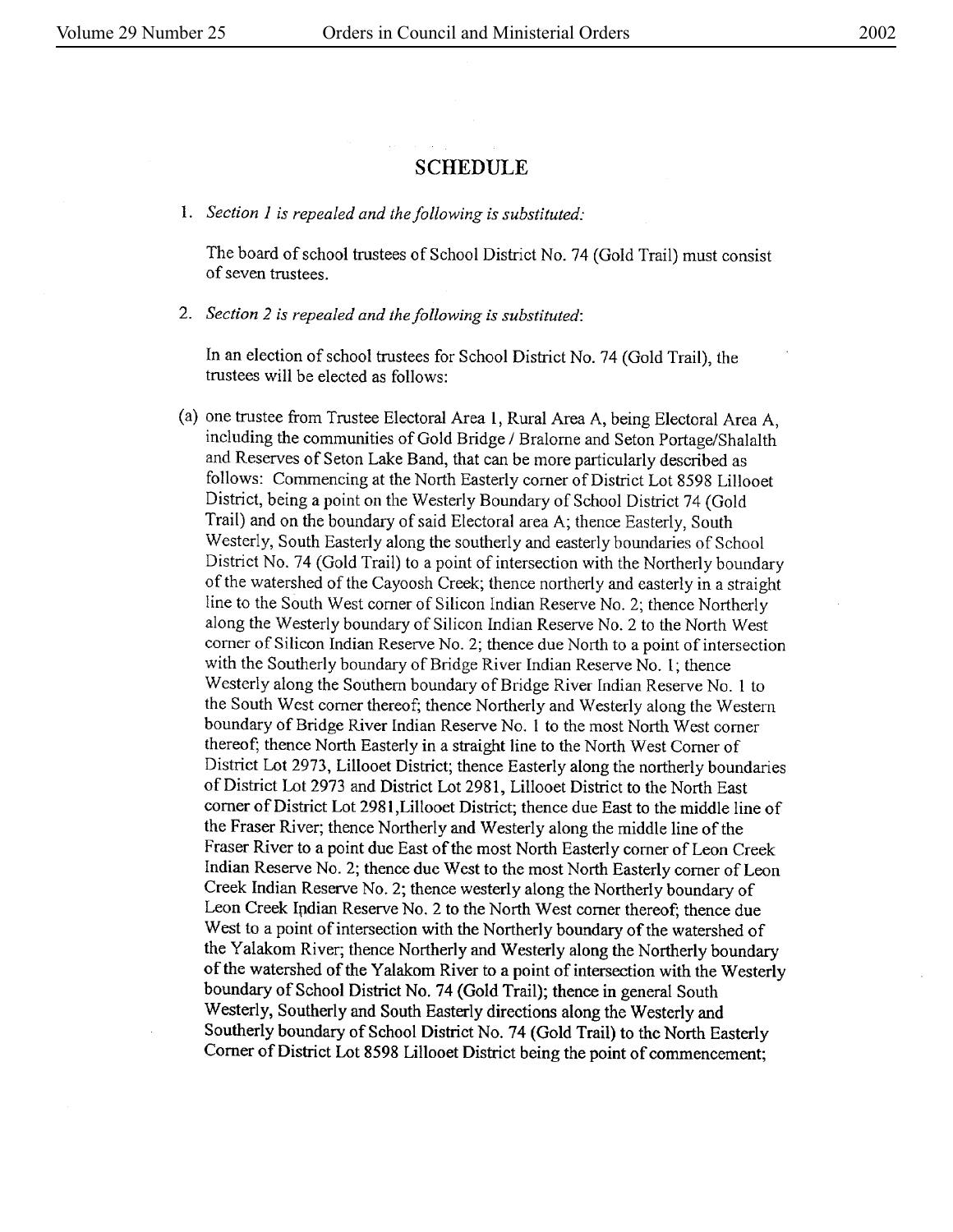(b) one trustee from Trustee Electoral Area 2, Rural Area B, being Electoral Area B, including the Reserves of Lillooet Band (including 6 Mile), Cayoosh Creek Band, Bridge River Band, Fountain Band and Pavilion Band (including Marble Canyon), that can be more particularly described as follows: Commencing at the most south Easterly point of intersection of said Electoral Area A (Area 1) and the Southerly boundary of School District No. 74 (Gold Trail); thence Easterly, South Westerly, South Easterly along the Westerly boundaries of School District No. 7 4 (Gold Trail) to a point of intersection with the Westerly boundary of the watershed of the Stein River; thence Northerly and Easterly along Westerly and Northerly boundaries of the watershed of the Stein River to a point of intersection with the southern boundary of the watershed of Texas Creek; thence Northerly and Easterly along the Southerly and Easterly boundaries of the watershed of Texas Creek to a Point lying Due south of the South West Corner of NesiKep Indian Reserve Number 6; thence Due North to the South West comer of the NesiKep Indian Reserve Number 6; thence Easterly along the most Southerly boundary of NesiKep Indian Reserve Number 6 to the South East corner thereof being a point on the natural boundary of the right bank of Fraser River; thence North Easterly to the point of intersection of the natural boundary of the left bank of the Fraser River and the southerly boundary of NesiKep Indian Reserve Number 6; thence Easterly and Northerly along the southerly and Easterly boundaries of NesiKep Indian Reserve Number 6 to the most North Easterly comer of NesiKep Indian Reserve Number 6; thence due North to a point due West of the North West corner of Township 20, Range 27, West of the  $6<sup>th</sup>$ Meridian, Kamloops Division Yale District; thence due East to the North West corner of Township 20, Range 27, West of the 6<sup>th</sup> Meridian, Kamloops Division Yale District; thence due North to a point due West of the North West Comer of Section 14, Township 21, Range 27, West of the  $6<sup>th</sup>$  Meridian, Kamloops Division Yale District; thence Easterly along the northerly boundary of Section 14 and Section 13, Township 21, Range 27, West of the  $6<sup>th</sup>$  Meridian, Kamloops Division Yale District to the South West comer of the South East quarter of Section 24, Township 21, Range 27, West of the  $6<sup>th</sup>$  Meridian, Kamloops Division Yale District; thence northerly along the westerly boundary of said quarter section to the North West comer of the South East quarter of Section 24, Township 21, Range 27, West of the 6<sup>th</sup> Meridian, Kamloops Division Yale District; thence Easterly along the northerly boundary of said quarter section to the most westerly boundary of Upper Hat Creek Indian Reserve No. 1; thence northerly along the Westerly boundary of Upper Hat Creek Indian Reserve No. 1 to the most Southerly North West comer thereof; thence due north to a point due East of the South East corner of District Lot 3638 Lillooet District; thence due west to the South East corner of District Lot 3638 Lillooet District; thence Westerly along the South boundary of District Lot 3638 Lillooet District to the South West corner thereof; thence due West to the middle line of the Fraser River, being a point on the Westerly boundary of Electoral Area A (Areal), School District No. 74 (Gold Trail); thence generally Southerly and Westerly along the Easterly boundary of Electoral Area A (Areal), School District No. 74 (Gold Trail) to the most south Easterly point of intersection of said Electoral Area A (Area 1) and the external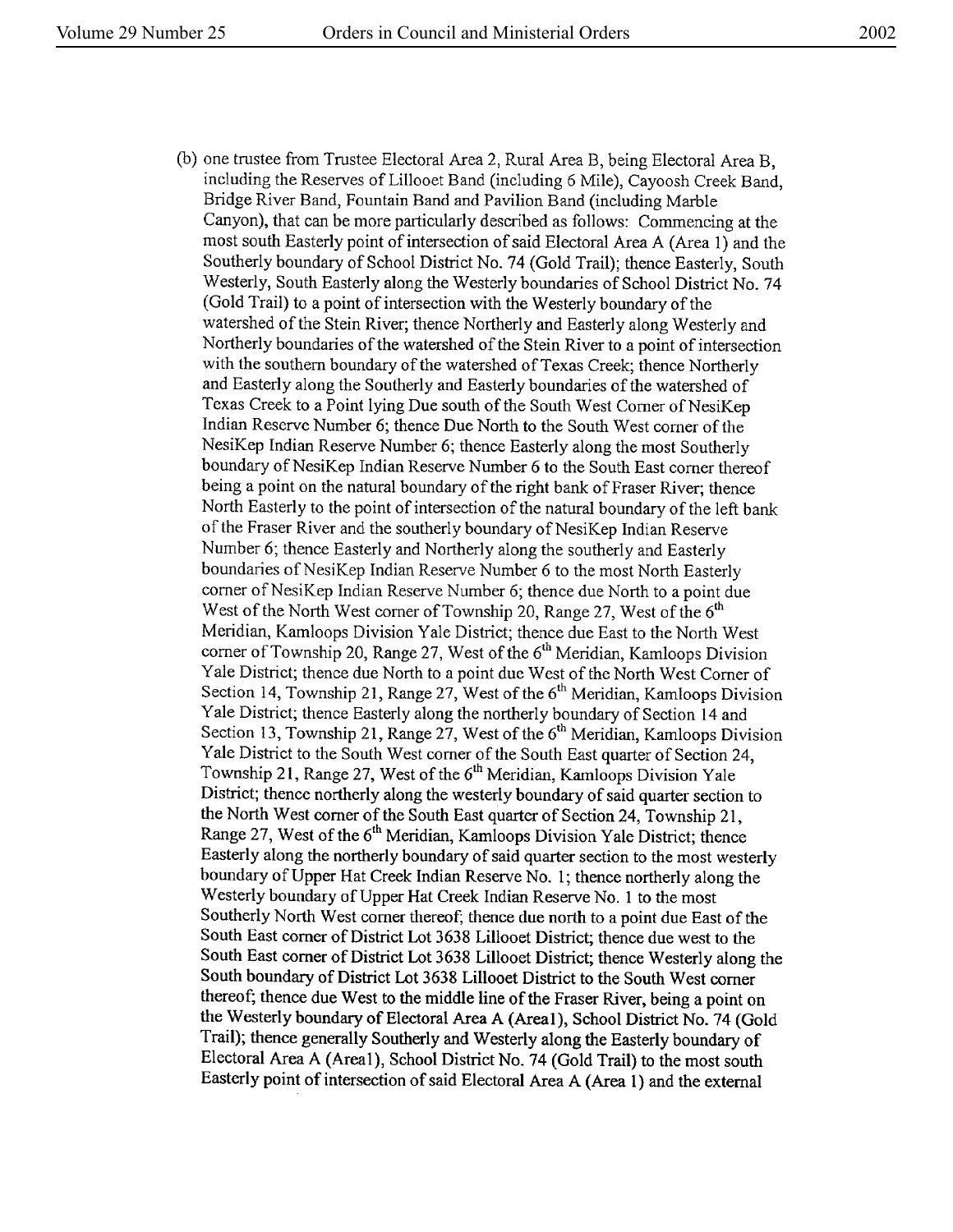boundary of School District No. 74 (Gold Trail) being the point of commencement, save and except the District of Lillooet as defined in the British Columbia Gazette dated April 25, 1996;

(c) one trustee from Trustee Electoral Area 3, Rural Area C, being Electoral Area C, including the Village of Clinton, Reserves of Canoe Creek Band, High Bar Band and Whispering Pines Band communities, that can be more particularly described as follows: Commencing at a point on the Westerly boundary of Electoral Area B (Area 2), School District No. 74 (Gold Trail) being due West of the North West comer of the Lower Hat Creek Indian Reserve no. 2; thence due East to the North West comer of the Lower Hat Creek Indian Reserve no. 2; thence Easterly along the North boundary of the Lower Hat Creek Indian Reserve no. 2 to the point of intersection with the west boundary of Section 19, Township 22, Range 25, West of the 6<sup>Th</sup> Meridian, Kamloops Division Yale District; thence Northerly along the West boundary of said section to the North West corner of said section; thence Easterly along the Northerly boundary of Sections 19, 20 and 21 of Township 22, Range 25, West of the 6<sup>Th</sup> Meridian, Kamloops Division Yale District to a point of intersection with the West boundary of District Lot 93, Kamloops (formerly Lillooet) Division of Yale District; thence Northerly along the West boundary of said District Lot to the North West comer thereof; thence Easterly along the North boundary of District Lot 93, Kamloops (formerly Lillooet) Division of Yale District to the point of intersection with the West boundary of District Lot 92, Kamloops (formerly Lillooet) Division of Yale District; thence Northerly along the West boundary of District Lot 92, Kamloops (formerly Lillooet) Division of Yale District to the North West comer of said District Lot; thence easterly along the North boundary of District Lot 92, Kamloops (formerly Lillooet) Division of Yale District to the North East corner thereof; thence southerly along the East boundary of District Lot 92, Kamloops (formerly Lillooet) Division of Yale District to the point of intersection with the North boundary of the North West quarter of Section 22, Township 22, Range 25, West of the  $6<sup>Th</sup>$  Meridian, Kamloops Division Yale District; thence Easterly along the North boundary of said quarter section to the North East comer of the North West quarter of Section 22, Township 22, Range 25, West of the  $6<sup>Th</sup>$  Meridian, Kamloops Division Yale District; thence due East to a point on the Easterly boundary of School District No. 74 (Gold Trail); thence generally North Easterly and Westerly and South Westerly along the Easterly, Northerly and Westerly boundaries of School District No. 74 (Gold Trail) to the point of intersection of the boundary of School District No. 74 (Gold Trail) and the Northerly boundary of Electoral Area A (Area 1), School District No. 74 (Gold Trail); thence generally Southerly and Easterly along the Northerly and Easterly boundary of Electoral Area A (Area 1), School District No. 74 (Gold Trail) to the point of intersection of the said Northerly and Easterly boundary with the point of intersection of the middle line of the Fraser River and the Northerly boundary of Electoral Area B (Area 2), School District No. 74 (Gold Trail); thence generally easterly and southerly along the Northerly and Easterly boundaries of Electoral Area B (Area 2), School District No. 74 (Gold Trail) to the point of commencement;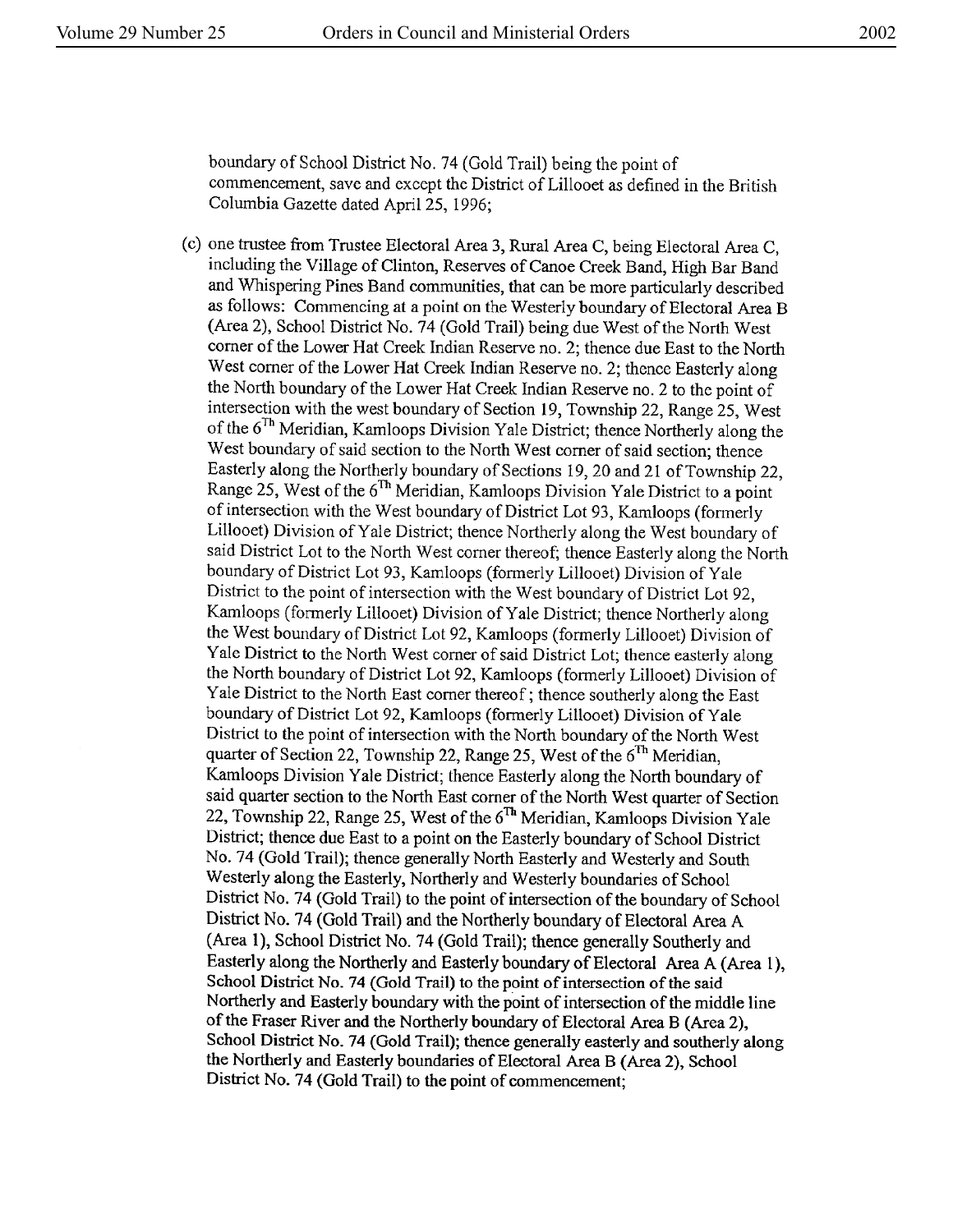(d) one trustee from Trustee Electoral Area 4, Rural Area D, being Electoral Area D, including the Village of Cache Creek, Reserves of Bonaparte Band (including Two Springs) and a portion of Skeetchestn Reserve, that can be more particularly described as follows: Commencing at the South East corner of Section 36, Township 20, Range 22, West of 6<sup>TH</sup> Meridian, Kamloops Division Yale District, being a point on the Easterly boundary of School District No. 74 (Gold Trail); thence Westerly along the southerly boundaries of Section 36,35,34,33,32 and <sup>31</sup> of Township 20, Range 22, West of  $6<sup>TH</sup>$ Meridian, Kamloops Division Yale District to the South East corner of Section 36, Township 20, Range 23, West of  $6<sup>TH</sup>$  Meridian, Kamloops Division Yale District; thence Westerly along the Southerly boundaries of Sections 36,35,34,33,32, and 31 of Township 20, Range 23, West of 6TH Meridian, Kamloops Division Yale District to the South East corner of Section 36, Township 20, Range 24, West of  $6<sup>TH</sup>$  Meridian, Kamloops Division Yale District; thence Westerly along the southerly boundaries of Sections 36,35 and 34 Township 20, Range 24, West of  $6<sup>TH</sup>$  Meridian, Kamloops Division Yale District to the point of intersection with the Easterly boundary of the Village of Ashcroft as defined in the British Columbia Gazette dated August 12, 1982; thence Northerly and Westerly and Southerly along the Easterly and Northerly and Westerly boundaries of said Village of Ashcroft to the point of intersection with the Northerly boundary of 105 Mile Post Indian Reserve Number 2; thence generally WesterJy and Northerly and Westerly along the Northerly, Easterly and Northerly boundaries of said Reserve to the most North West comer of said Reserve; thence southerly along the Westerly boundary of l 05 Mile Post Indian Reserve Number 2 to the point of intersection with the North boundary of Section 36, Township 20, Range 25, West of  $6<sup>TH</sup>$  Meridian, Karnloops Division Yale District; thence Westerly along the Northern boundaries of Sections 36,35 and 34, Township 20, Range 25, West of  $6<sup>TH</sup>$  Meridian, Kamloops Division Yale District to the North West corner of Section 34, Township 20, Range 25, West of 6 TH Meridian, Kamloops Division Yale District; thence Westerly to the South East corner of Section 3, Township 21, Range 26, West of  $6<sup>TH</sup>$  Meridian, Kamloops Division Yale District; thence Westerly along the southerly boundaries of Sections 3,4,5, and 6, Township 21, Range 26, West of 6<sup>TH</sup> Meridian, Kamloops Division Yale District to the South East corner of Section 1, Township 21, Range 27, West of  $6^{TH}$  Meridian, Kamloops Division Yale District; thence Westerly along the southerly boundaries of Section 1,2 and 3 of Township 21, Range 27, West of  $6^{TH}$  Meridian, Kamloops Division Yale District to the South West comer of said Section 3; thence Westerly along the northerly boundary of Township 20, Range 27, West of 6TH Meridian, Kamloops Division Yale District to a point on the Westerly boundary of Area B (Area 2) of School District No. 74 (Gold Trail); thence generally Northerly and Westerly and Northerly along the Easterly boundary of Area B (Area 2) of School District No. 74 (Gold Trail) to the point of intersection with the southerly boundary of Area C (Area 3) of School District No. 74 (Gold Trail); thence generally Easterly, Northerly, Easterly, Southerly and Easterly along the Southerly boundary of said Area C (Area 3) to the most South Easterly comer of said Area; thence generally